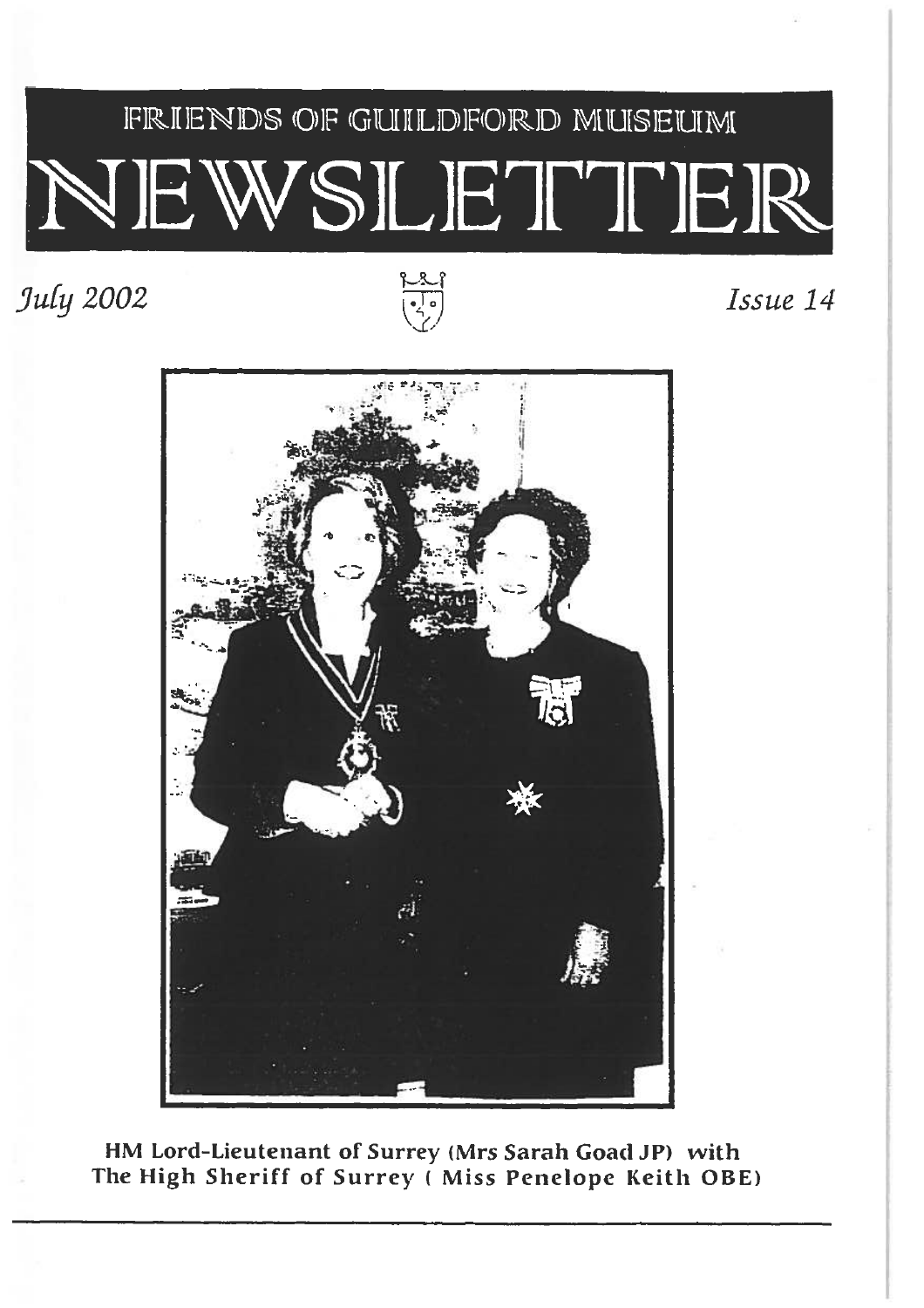#### From our Chairman

This is just <sup>a</sup> personal note to thank all the committee for their help over the last four years, they are amazing. By the time you see this you will have been able to elect <sup>a</sup> new chairmanand deputy, so I would like to thank all of you for your support<br>of our activities and the very large contribution you have made f our activities and the very large contribution you have made to the museum. It has been a privilege to have been able to work with you all.

Iattv 4ndE'ion

A CONTRACTOR CONTRACTO A CONTRACTO DE CONTRACTO

Sarah Goad and actress Penelope Keith feature on the front cover. Sarah Goadis HM Lord-Lieutenant of Surrey and as such is Her Majesty's representative i is HM Lord-Lieutenant of Surrey and as such is Her Majesty's representative in<br>the county and responsible for all matters concerning the Crown. The office of Lord-Lieutenant was createdLord-Lieutenant was created by Elizabeth I to take over the military duties of the<br>Sheriff and as Custos Rotulorum, for being the Chief Magistrate in the County.<br>Mrs Goad was appointed HM Lord-Lieutenant of Surrey in Octob Mrs Goad was appointed HM Lord-Lieutenant of Surrey in October 1997. She is<br>the first woman in Surrey to hold this nosition e first woman in Surrey to hold this position.

Penelope Keith is the third woman to be appointed High Sheriff of Surrey and was installedCounty Hall, earlier this year, on April 5<sup>th</sup>. She has lived in Surrey for the last 24 years and will perform mainly judicial and ceremonial functions. She will alsosupport the High Sheriffs Awards for projects created by young people towards<br>crime prevention and be involved in a new initiative by the Shriavelly prevention and be involved in <sup>a</sup> new initiativecrime prevention and be involved in a new initiative by the Shrievalty<br>Association - representing all the High Sheriffs of England and Wales - called Dept Cred, to prepare school leavers for university or employment.

An article on the Sheriffs of Surrey appears on page <sup>6</sup>

and the contract of the company of the contract of the contract of the contract of the contract of the contract of the contract of the contract of the contract of the contract of the contract of the contract of the contrac

The Editor welcomes items for the Newsletter or comments. Please sendthem to Eric Morgan, 21 St Michael's Avenue, Guildford, GU3 3LY. (01483 233344)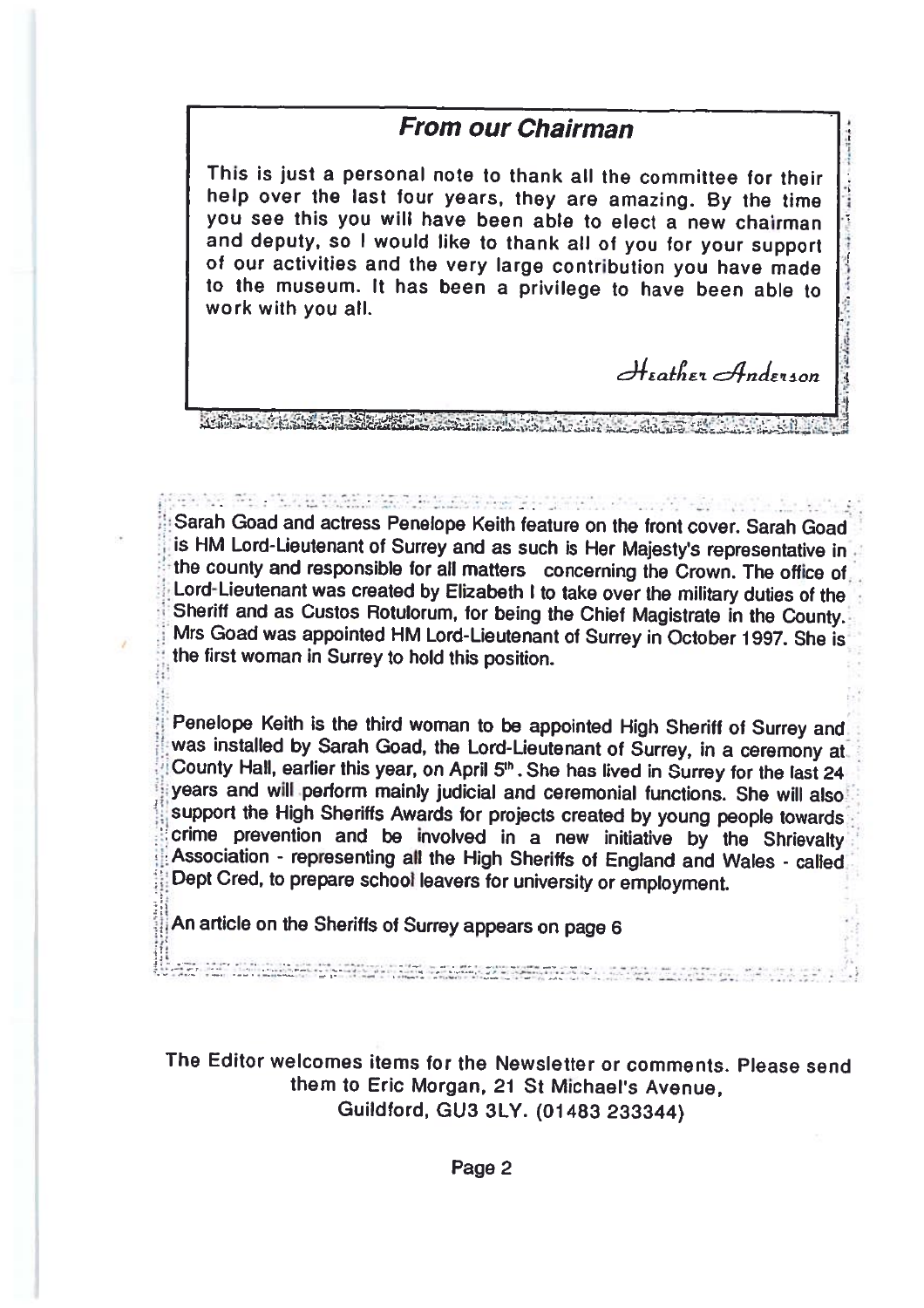# Secretary's Letter

As <sup>I</sup> write this we are again well into membership renewal time. <sup>I</sup> am happy to be able to tell you that our membership has continued the steady upward rise that we have seen since our organisation started in 1995. At the end of the membership vear on March 31<sup>st</sup>, the total stood at 268 which is 7 more than at the same time last year. Renewals of membership have proceeded very well and at the beginning of June reached <sup>227</sup> which again is also an improvement on last year. I am most grateful for the prompt action of the majority of you in renewing your membership and certainly hope that those of you who have not already done so will indeed take appropriate action. By the time you read this, reminders will have been sent! The income from membership is an important component of the money we raise for the museum; this year this is perhaps more significant due to the 20% increase in membership dues which was agreed at the AGM last year. For members who have more recently joined, <sup>I</sup> would like to stress that this increase is the first since we started out in 1995.

As our Treasurer, Tim Bryers, presented at the AGM, <sup>2001</sup> was a good financial year for the Friends during which £4094 was raised. This result was not quite so good as the previous year when £4338 was generated. As I am sure most of you will know <sup>a</sup> considerable amount of money was spent on the museum during <sup>2001</sup> to make up for the abstemious approach of the previous year. Elsewhere in this newsletter you will be able to see <sup>a</sup> summary of where all the money generated to date has gone. In addition to the purchase of the Victorian schoolroom inventory and the restoration of the Dennis lawnmower in 2001, your committee and Matthew felt that it was necessary to spend some money on improving the visibility of the Undercrott in the High Street to ensure that more passers by would look in. It proved subsequently to have been money well spent.

The <sup>2001</sup> season of outings arranged by Peter Hattersley, Derek Somner and John Wilkins started in March with <sup>a</sup> visit to the Victoria and Albert museum during which <sup>a</sup> guided tour had a most absorbing day at both the Bank of England and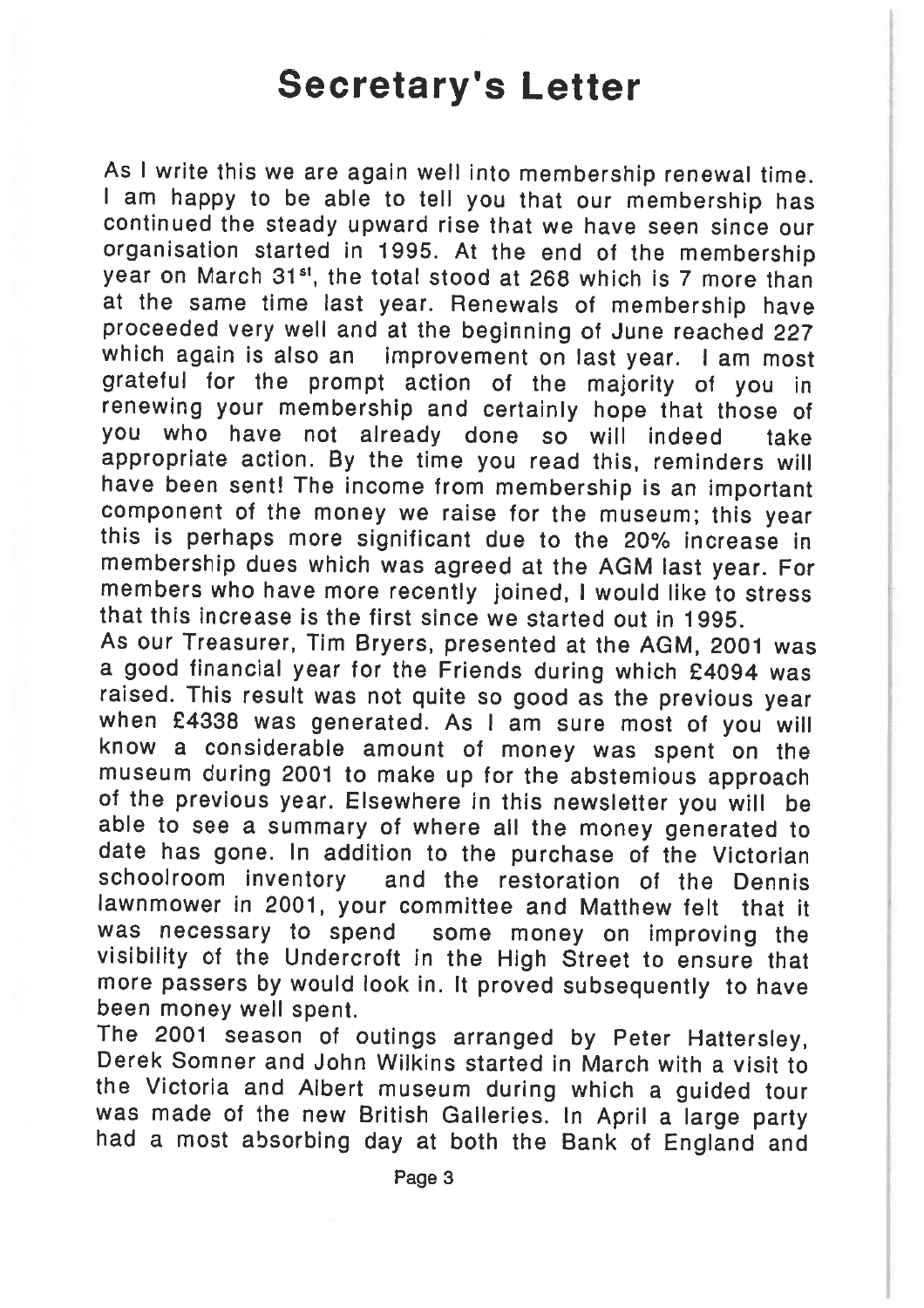Lloyds. Peter had to do some fancy footwork as he was informed by the organisers only <sup>a</sup> few days before the visit that there was no record of any arrangements of the visit. However all was well on the day and the party had to be broken up into very small groups as <sup>a</sup> security measure resulting from the September  $11<sup>th</sup>$  tragedy but it did mean that it was easier to ask questions and have them answered. It was sadly necessary to cancel the visit to Wakehurst Place in May as only 22 people had booked and, at this level, the Friends would have lost money. There are more outings planned for which you will all have received details, so <sup>p</sup>lease do make bookings. The committee is aware that the cost of these outings has risen and the organisers do their very best to control the cost whilst maintaining the level of content and comfort that has come to be expected. The surplus from these outings raise half of the money we generate for the museum.

In February Heather Anderson again arranged <sup>a</sup> Skittles Lunch at which the loyal and dedicated band of members continued to improve their technique! At the Friends open evening, also in February, some 35 members heard from Matthew of the latest situation regarding the plans for the refurbishment of the display facilities for which <sup>a</sup> supplier had been chosen and who had been recommended to the Borough Council. At this event members were also able to see <sup>a</sup> fine selection of floor tilesfrom Chertsey, Waverley and Newark Abbeys and a modest sample of the museum's important, indeed unique, collection of Border Ware for which substantial funds are needed for the compilation of <sup>a</sup> definitive catalogue. More village walks are <sup>p</sup>lanned this year, led once again by Jackie Malyon, and the first to Limpsfield took place in May. Also in May Jill Buist led a themed and leisurely five mile walk around Guildford, re establishing <sup>a</sup> type of event that took <sup>p</sup>lace <sup>a</sup> few years ago. In December last year we responded, together with Guildford House, to <sup>a</sup> reques<sup>t</sup> from Margaret Honey, the south east regional organiser for the British Association of Friends of Museums, to host the annual regional meeting in April. Plans were made, speakers invited and the Guildhall booked but most unfortunately there was <sup>a</sup> very poor response from delegates wishing to attend and so the event had to be cancelled. All those involved in the planning were disappointed as it would have been a good opportunity to raise the regional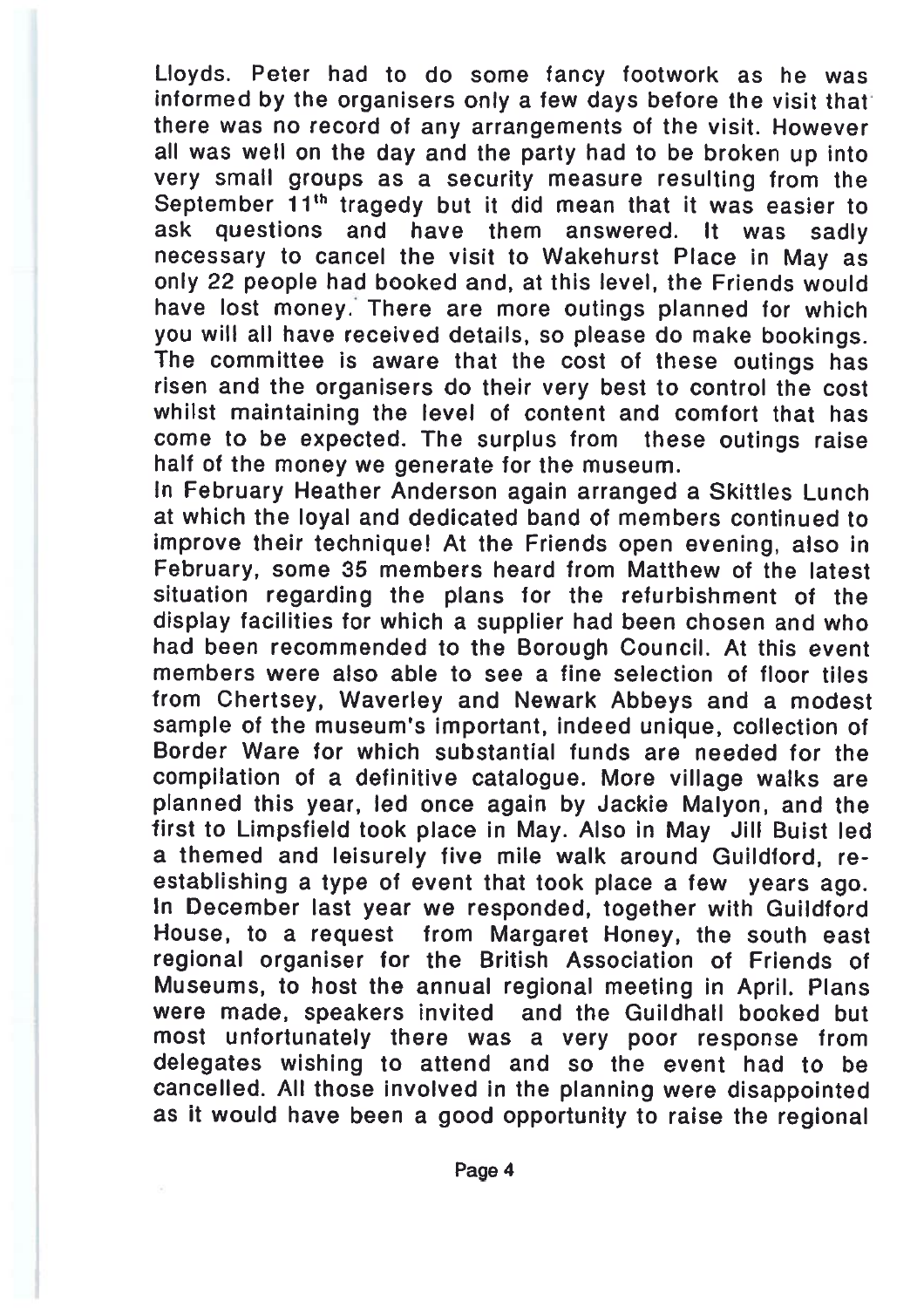profile of the museum, but <sup>I</sup> am happy to be able to say that no costs were involved.

Finally <sup>I</sup> would like again to take the opportunity to thank all of you who work so hard to make the Friends the successful organisation that it is. We do need to keep up the good work and to maintain our target of generating at least £4000 each year for our museum. Please remember to speak of the Friends to your family and acquaintances and encourage them to join us either as members or on the outings we organise. I wish you all <sup>a</sup> very pleasant summer and happy holidays!

Richard Sinker Hon. Secretary. **The part of the Secret** 

Limpsfield Church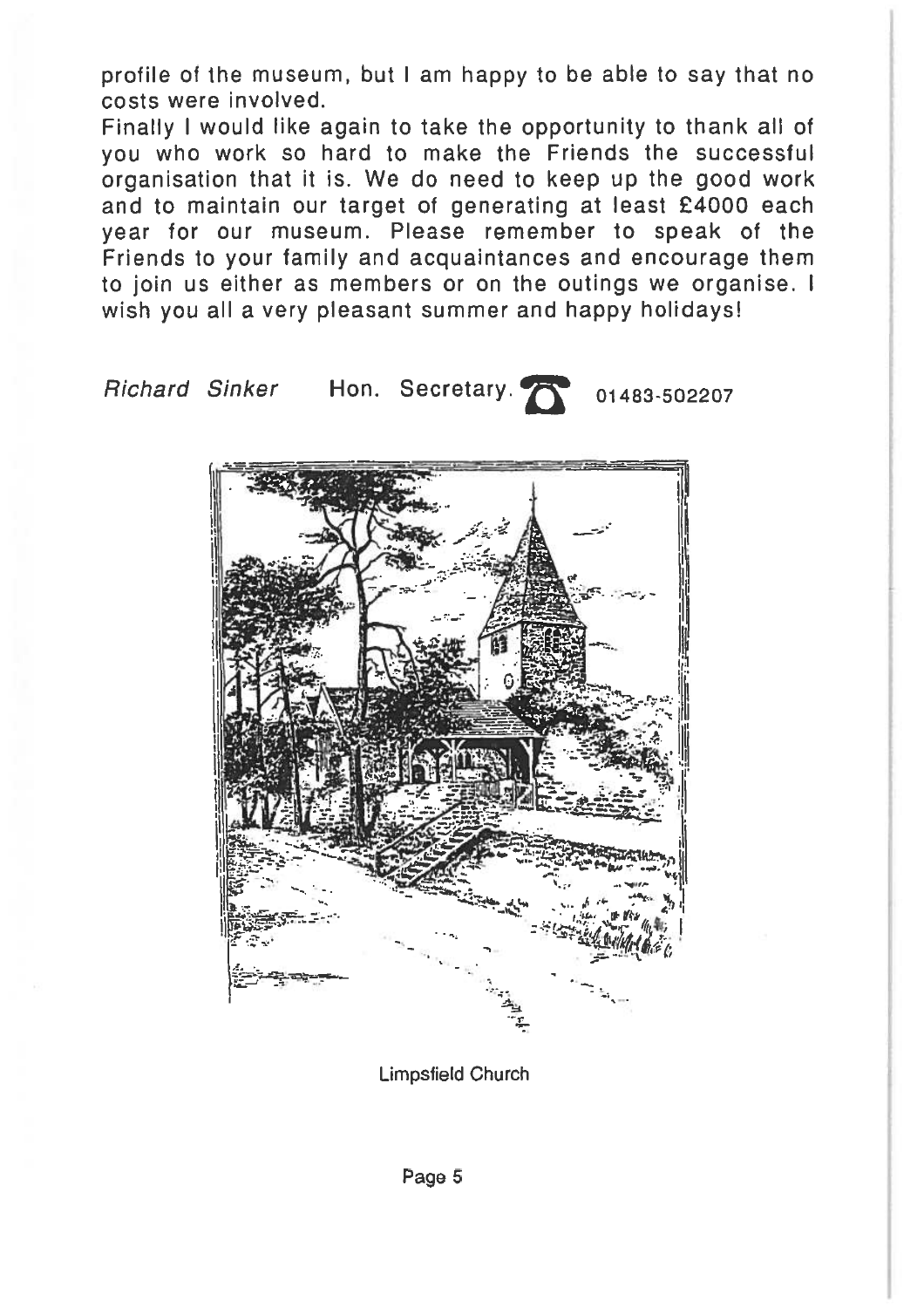# The Sheriffs of Surrey

Matthew Alexander

The shire in Saxon England was <sup>a</sup> group of hundreds, which themselves were composed of parishes. The shire was responsible to the king for fiscal, military and judicial matters, led by an ealdorman and the 'scirgerefa' - the shire reeve. After the Conquest, the ealdoarman was transformed into thethe Conquest, the eardoarman was transformed into the earl<br>and ceased to have direct responsibility for the county. The and ceased to have direct responsibility for the county. The<br>sheriff became the king's representative, responsible for local government and revenue. He would visit each hundred twice a year to oversee the administration of justice and the collection of dues owed to theof dues owed to the king. The costs of the shrievalty - the<br>sheriff's office - were high, and consequently the appointment was seen as a mixedwas seen as a mixed blessing. It was possible, though, to gain<br>sufficient additional income to make the individual a wealthy man. Gilbert the Knight, sheriff under Henry I, was able to<br>found Merton Priory from his profits. However, the appointment Merton Priory from his profits. However, the appointment was usually only for one year and from the 14<sup>th</sup> century always was. This meant that no individual wieldedwas. This meant that no individual wielded power for long, and<br>the sheriffs were often from the middle ranks of gentry. This the sheriffs were often from the middle ranks of gentry. This<br>limited the power of the sheriff as a rival to the king.

To save the king's expense - but not the sheriff's - the shrievalty of Surrey was at times held with that of other counties: with Huntingdonshire and Cambridgeshire from <sup>1106</sup> to 1154, and with Sussex from 1242 to 1635. Underto F154, and with Sussex from 1242 to 1635. Under Henry II,<br>the establishment of the Assizes Courts saw the sheriff undertaking their administration, the shrievalty was from time to time involved in nationalminority of Henry III, William de Warenne, Earl of Surrey, was if for nine years. This combination of high rank and permanence was exactly what kings would wish to avoid. In 1264, Sir John d'Abernon becameby Simon de Montfort. The sheriff's of Surrey used Guildford Castle as their base, it being the only roya<sup>l</sup> castle in the county. The 12<sup>th</sup> century keep was as effective in keeping prisoners in as it was in keeping attackers out. It was, however, small and in constant need of repair. (It still is!)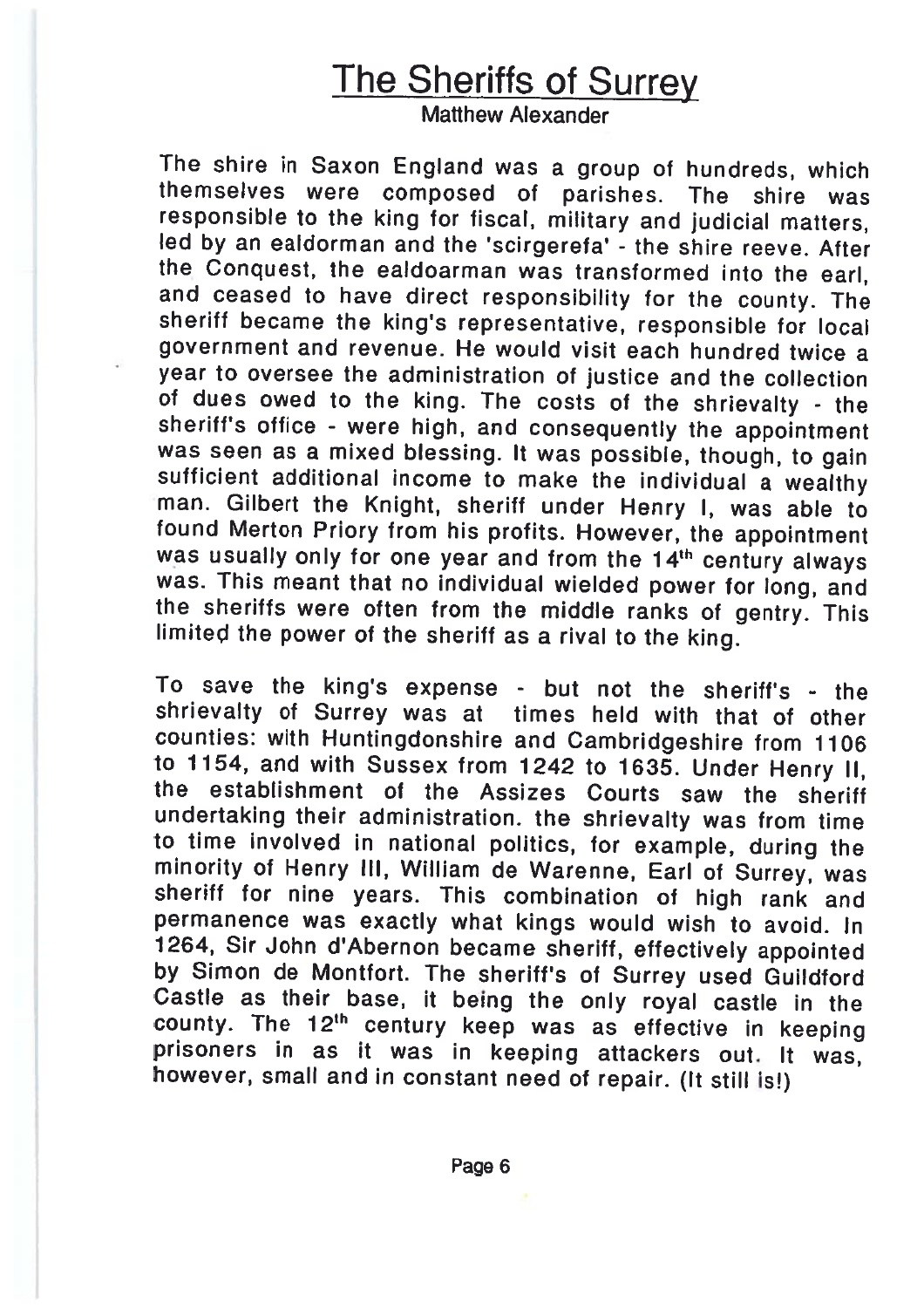During the 14<sup>th</sup> century, the power of the sheriffs began to decline. The sheriff became the returning officer for the county's members of parliament and was vulnerable to bribery and pressure from time to time. The development of the Justices of the Peace increasingly replaced the sheriff as the administrator of local justice. Furthermore, when the Lord's Lieutenant were appointed under the Tudors, the military element of the sheriff's role was removed. By the  $17<sup>th</sup>$  century, the shrievalty was seen as more of <sup>a</sup> burden than an opportunity for profit. Nevertheless, it was an honour that many would be <sup>g</sup>lad to receive and was often held by members of leading county families (such as the Mores of Losely). Queen Elizabeth initiated the practice of 'pricking' - selecting <sup>a</sup> sheriff's name from <sup>a</sup> list by pushing <sup>a</sup> bodkin through the paper. She was sewing at the time and no pen was at hand.

When civil war broke out in 1642, King Charles appointed Sir John Denham as sheriff of Surrey. This gave him the power to raise the 'posse comitatus" - the power of the county - who <sup>a</sup> group of armed men gathered to pursue and arrest lawbreakers. The sheriff's posse was not an effective answer to the parliament forces under Sir Richard Onslow, however. After the restoration of Charles II, the sheriffs tended to be from among the 'new men' who were settling in Surrey, rather than the established county families. One feelingly remarked "to have been <sup>a</sup> sheriff is an honour; to be <sup>a</sup> sheriff is <sup>a</sup> great nuisance".

In the 19<sup>th</sup> century, reform was in the air and the powers and duties of the sheriff were increasingly limited. For example, the formation of county and borough police forces to <sup>a</sup> large extent replaced the sheriff's responsibilities for the enforcement of law and order. However, some of the official and all of the ceremonial roles of the sheriff continue today, <sup>a</sup> link with <sup>a</sup> thousand years of history.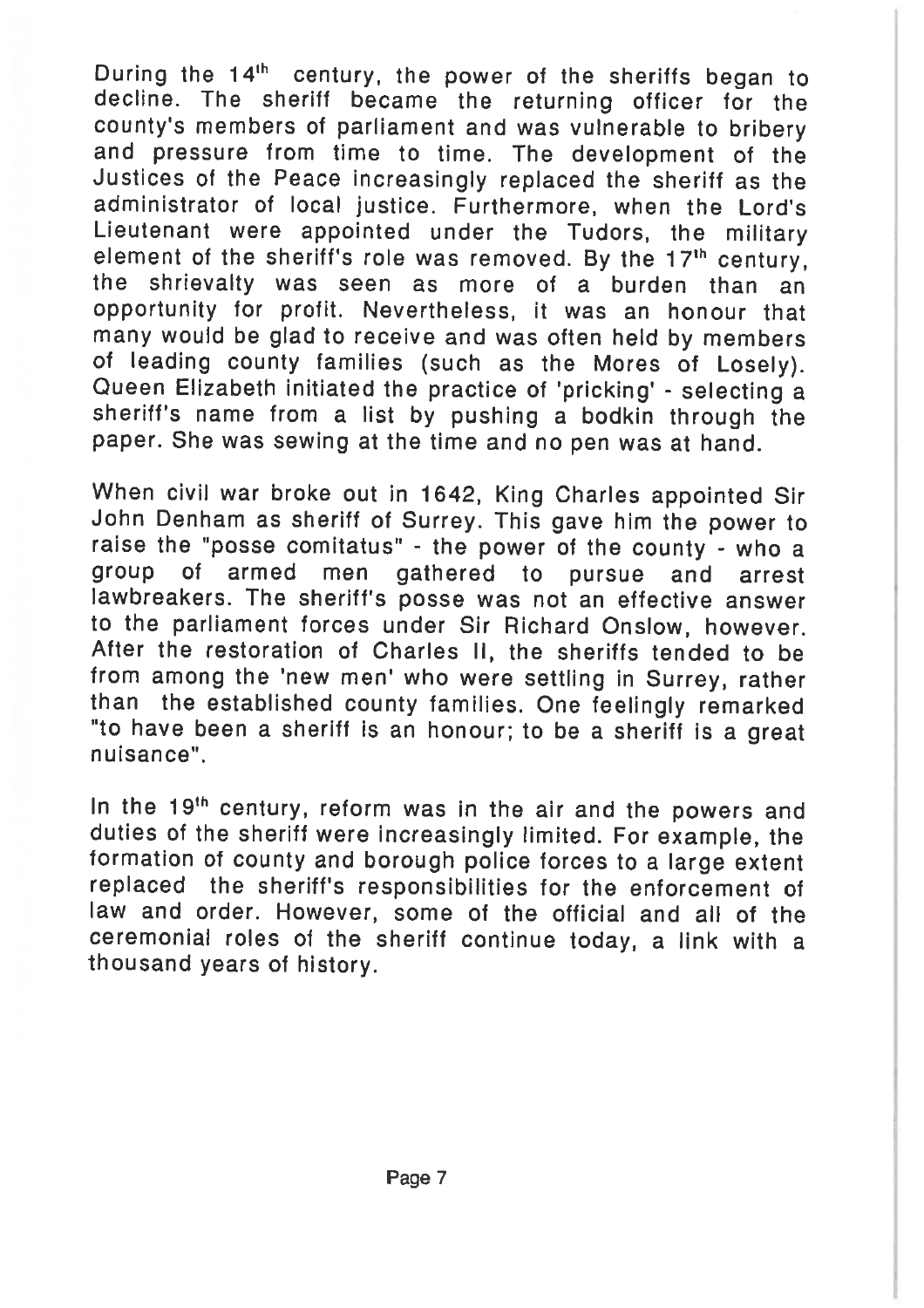### Disposition of Funds Generated by the Friends

In the period since the Friends were founded inm the period since the Friends were founded in May 1995 up to<br>the end of 2001, a total of £24,000 has been generated by the<br>Friends for the benefit of the museum, Approximately 50%, o s for the benefit of the museum Friends for the benefit of the museum. Approximately 50% of<br>this amount comes from the surplus on outings and events this amount comes from the surplus on outings and events<br>organised by members, some 30% from annual subscriptions organised by members, some 30% from annual subscriptions<br>and the balance from donations made by participants in the<br>Town Walks. Town Walks.

During the same period, <sup>a</sup> total of just under £1 7,500 has been handed over to the museum for the total, or in some cases partial, purchase of special items or services that Matthew Alexander and hisAlexander and his colleaques have identified. The remaining<br>£6,500, of which £1000 has been committed, is held in interest<br>bearing accounts.

During <sup>1996</sup> £900 was spent on <sup>a</sup> replica of the Hereford Chair which was the first item of furniture, by the Friends, tot the **Undercroft** 

In 1997 a computer was purchased for £884 to be used for an interactive audio visual display.

In 1998 further items were bought for the Undercroft, these were a replica of <sup>a</sup> mediaeval shop counter in oak and some wooden casks. A booklet designed by Lewis Carroll for stamps was added to the museum's collection. Also in the samewas added to the maseum's conection. Also in the same year<br>50% of the cost of buying a silver penny struck at the Guildford<br>Mint in AD 1073, was covered. The total exponditure in 1999 in AD 1073, was covered. The total expenditure in 1998 was £1986.

Substantial spending took place in 1999, the major expense<br>being for the restoration of the museum's fine 17th century e museum's fine 1 being for the restoration of the museum's fine 17th century<br>embroidered needlework box, the Friends covered 50% of the total £4400 cost. A rare badge of the 13<sup>th</sup> (Guildford) Surrey<br>Rifle Volunteers, and a plate depicting Eaching Berk were e Volunteers and a bought. Three eighths of the cost of making definitive drawings finds from Newark Abbey were met. The rest of the years expenses were for further furniture and expenses were for further furniture and fittings for the<br>Undercroft and some much needed specialist conservation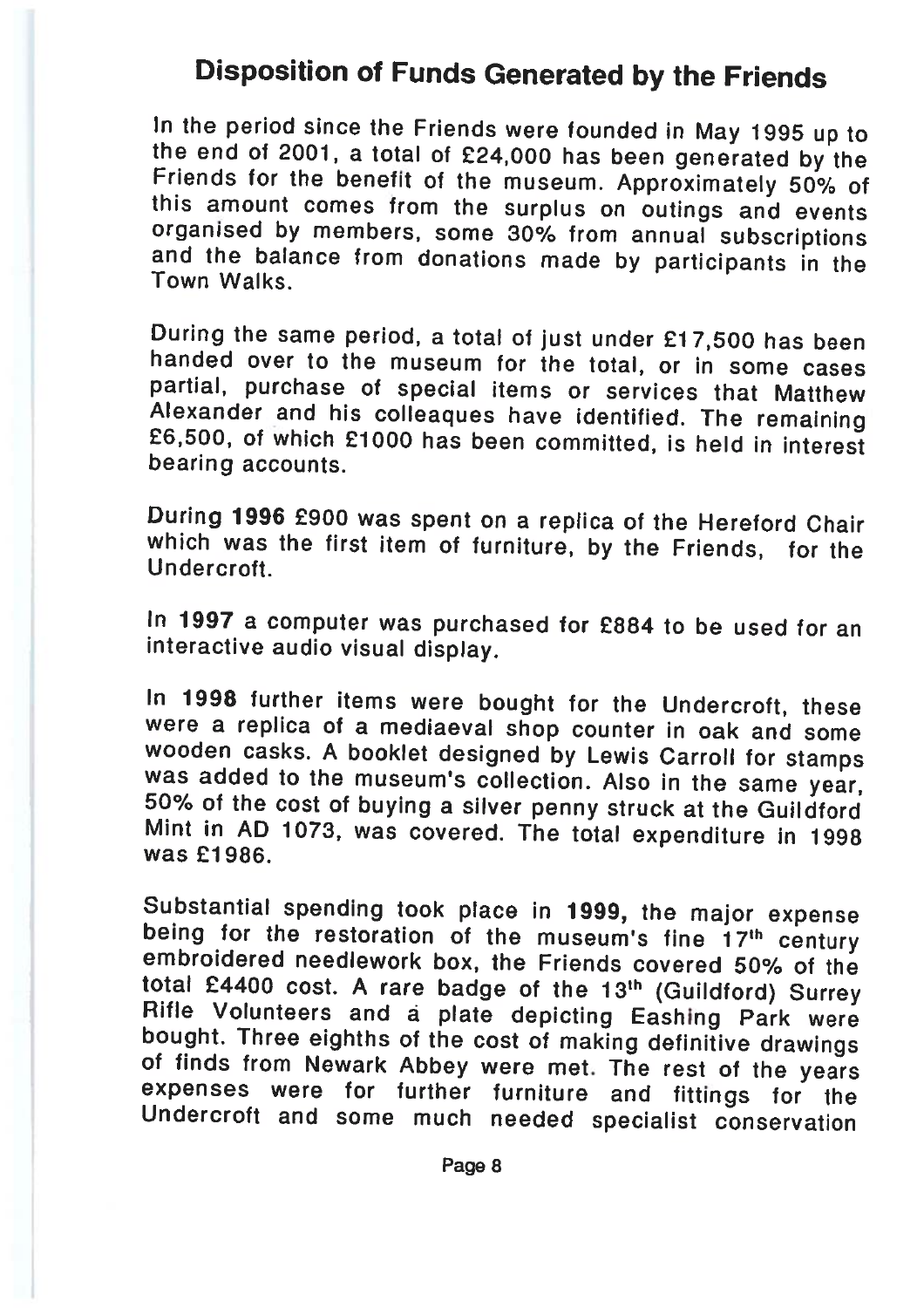supplies for the museum. £5440 was spen<sup>t</sup> in the year.

Expenditure in 2000 was much more modest at £565 which covered <sup>a</sup> very interesting painting of Milimead House and <sup>a</sup> rare model of a TR2 sports car made by Victory Industries, formerly of Stoughton.

<sup>2001</sup> was another high spending year with £4500 being used for the purchase of the complete inventory of <sup>a</sup> Victorian schoolroom. <sup>A</sup> 1950's Dennis lawnmower was restored, using parts from another similar machine, and decked in its fine original livery for £1 361. <sup>A</sup> much needed facelift was <sup>g</sup>iven to the entrance to the Undercroft by way of new and more visible signs. Also the cost of radiocarbon dating of the museum's dugout boat was agreed. No less than £7692 was spen<sup>t</sup> during the year!

And finally in 2002 <sup>a</sup> commitment has been made for £1000 towards the cataloguing of the large amount of green and white Border Ware in the museum's collection. This represents only <sup>a</sup> very minor par<sup>t</sup> of the total cost of undertaking the work on this important and indeed unique collection.

Richard Sinker - Hon. Secretary.



Some of the items purchased by the Friends

Page <sup>9</sup>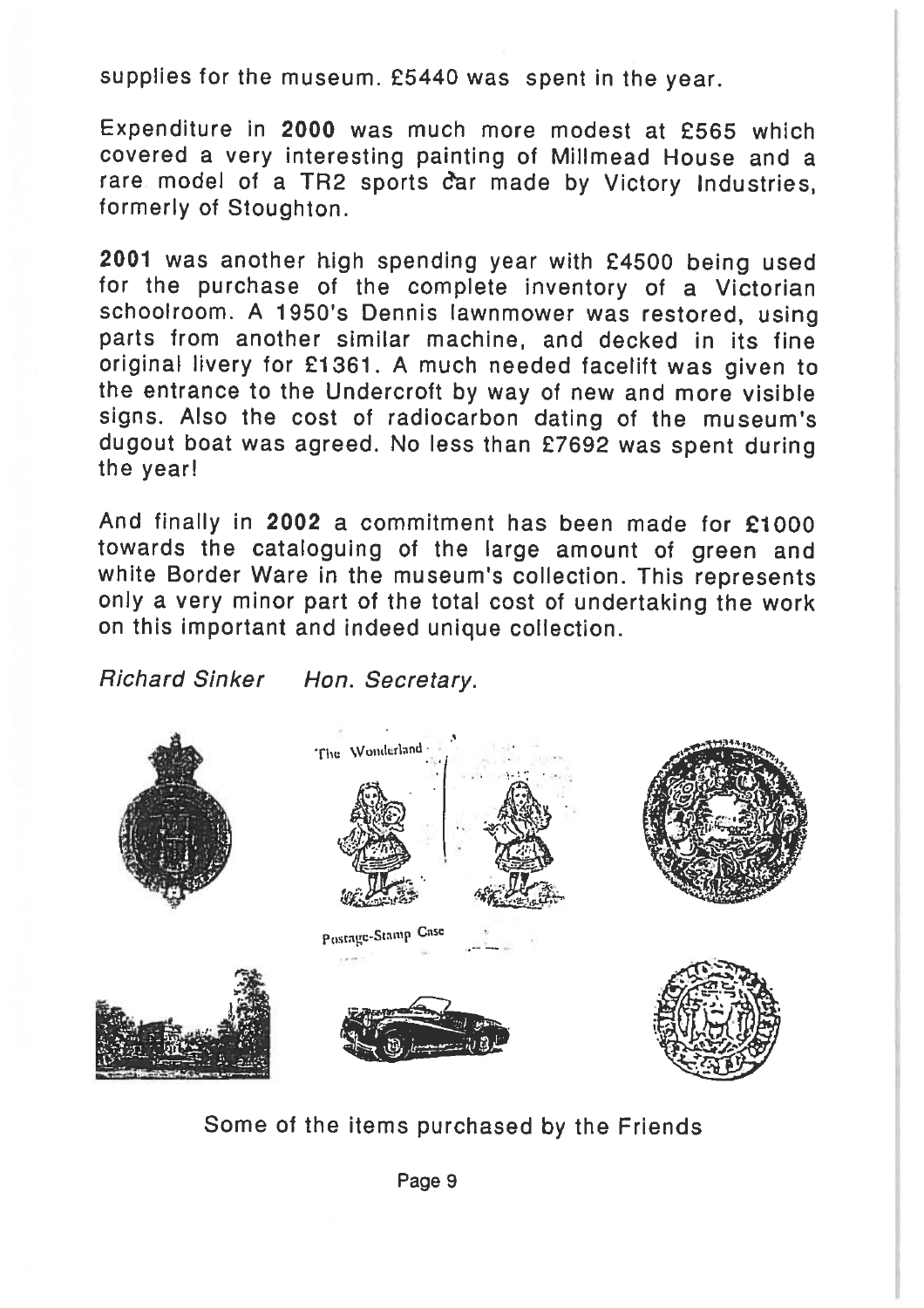### BAfM Annual Conference27'<sup>h</sup> - 29'<sup>h</sup> September 2002 in Cardiff

Friday 27<sup>th</sup> September

2.OOpm - Guided tour of Cardiff Castle

6.3Opm-lOpm - Reception,guided tour and supper at Tredegar House, Newport

### Saturday 28<sup>th</sup> September

10.3Oam Conference Symposium. Speakers Stuart Davies (The Council for Museums), Christian Noll(Trust Vale and Downiand Museum), Jonathan Bryant("Think Tank" Museum Birmingham),Martin Brown(Oxfordshire County Museums Otficer),Jane Walton(Yorkshire and Humberside Museums Council).

After lunch Dr Stephen Deuchar, Director of Tate Britain will address the meeting. Following the AGM there will be <sup>a</sup> tour of the galleries.

Saturday Evening - Dinner in the National Museum and Gallery.

#### Sunday 29th September

Morning tour of the Museum of Welsh Life St Fagans

| Full conference fee including outings                    |      | £100 per person |
|----------------------------------------------------------|------|-----------------|
| Saturday day conference                                  | £36  | per person      |
| <b>Tour of Cardiff Castle</b>                            | £3   | per person      |
| <b>Evening at Tregar House</b>                           | £20  | per person      |
| <b>Conference Dinner</b>                                 | £36  | per person      |
| Visit to Museum of Welsh Life                            | £6 I | per person      |
| Hotel accommodation available from approximately £37 for |      |                 |
| a single room and £55 for a double room.                 |      |                 |

Booking forms available from the Secretary,Richard Sinker 01483 -502207

Booking Closes 18th August <sup>2002</sup>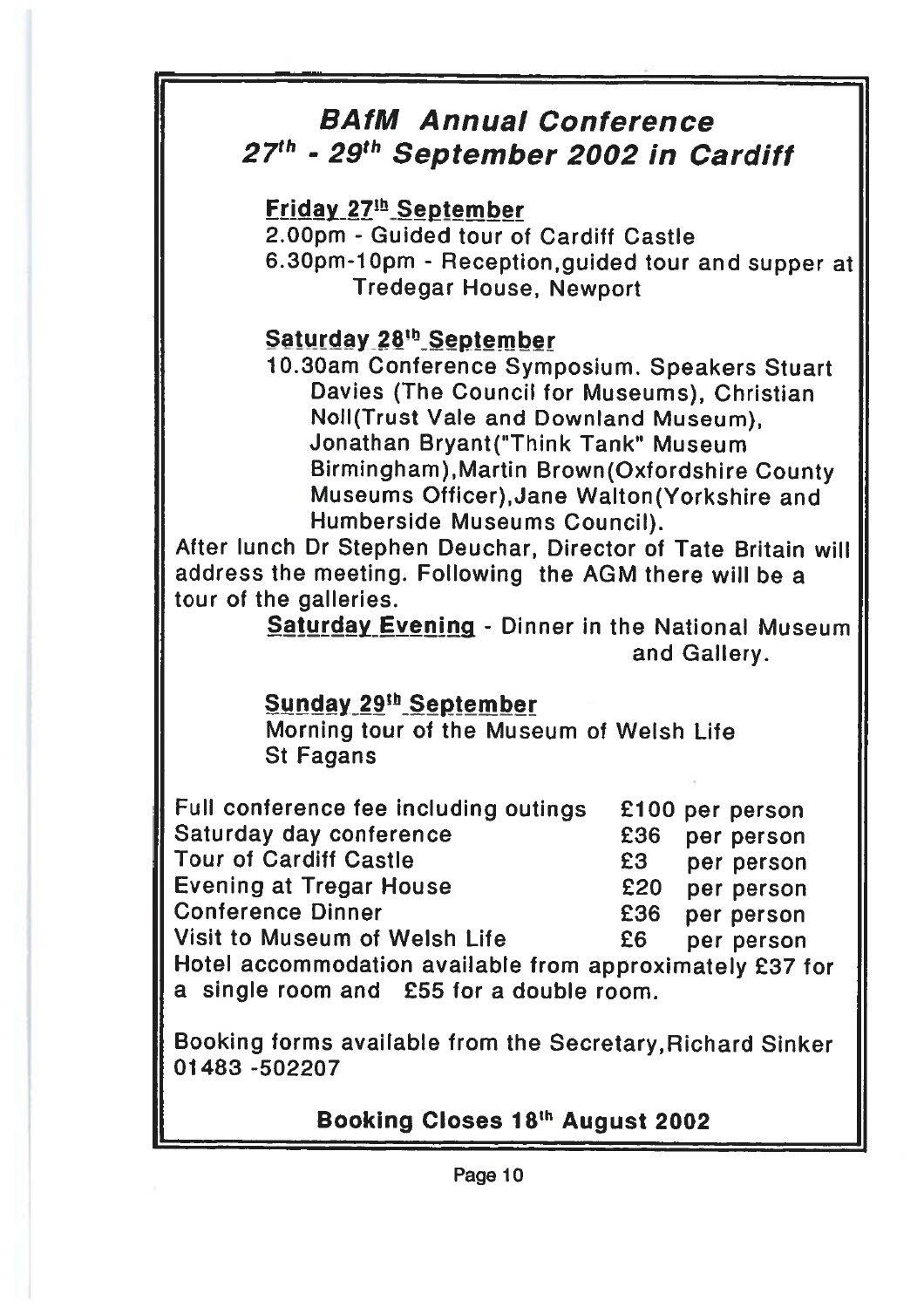

SKITTLES CHAMPIONS

The victorious "Blue Team" led by Richard Williams receive the trophy from our Chairman Heather Anderson at the GrantleyArms,Wonersh. See Secretaries Letter page 4

To join the FRIENDS OF GUILDFORD MUSEUM, please send a cheque with the appropriate subscription to Mr T.C.Bryers, Friends of Guildford Museum, 2 Southbury, Lawn Road, Guildford, GU2 5DD

Subscription rates for 2002/2003

Individual £6 Family £12 Youth £3<br>Corporate £25 Individual Life £100 Individual Life  $£100$ 

Please make cheques payable to FRIENDS OF GUILDFORD MUSEUM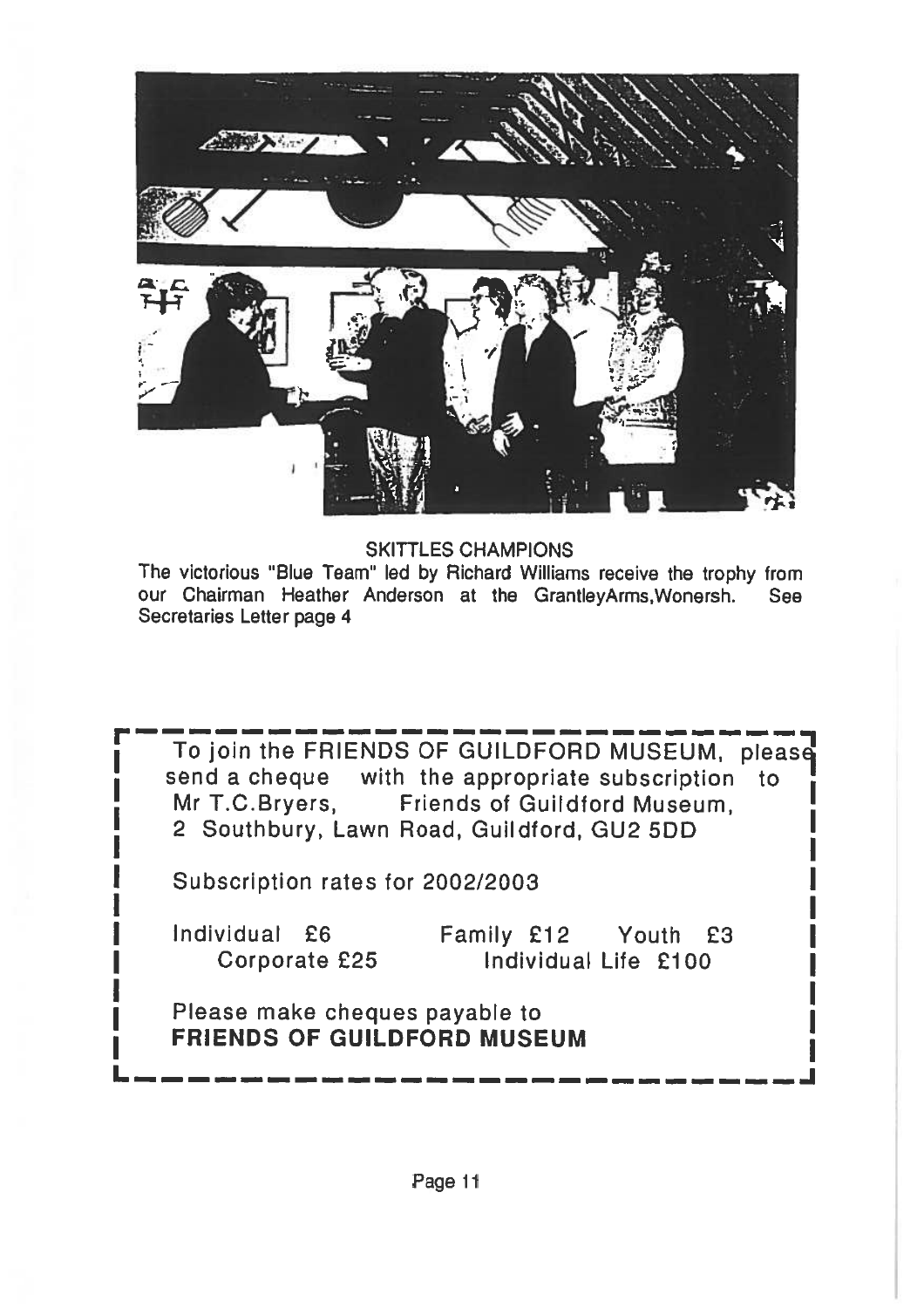#### Eight or Nine Wise Words about Letter-Writing by

**Lewis Carrol** 

Here is another extract from the pamphlet that accompanied the Wonderland Stamp Case purchased by the Friends.

Another Rule is, when you have written <sup>a</sup> letter that you feel may possibly irritate your friend, however necessary you may have felt it to so express yourself, put it aside till the next day Then read it over again, and fancy it addressed to yourself. This will often lead to your writing it all over again, taking ou a lot of the vinegar and pepper ,and putting in honey instead, and thus making a much more palatable dish of it ! If when you have done your best to write inoffensively, you still feel that it will still lead to further controversy, keep a copy of it There is very little use, months afterwards, in <sup>p</sup>leading "I am almost sure I never expressed myself as you say : to the bes of my recollection I said so-and-so". Far better to be able to write "I did not express myself so: these are the words used."

My fifth Rule is, if your friend makes <sup>a</sup> severe remark, either leave it unnoticed, or make your reply distinctly less severe and if he makes a friendly remark, tending towards 'making up'<br>the little difference that has arisen between you, let your repl le little difference that has arisen between you, let your reply be distinctly more friendly. If, in picking a quarrel, each party declined to go no more than *three-eighths* of the way and if ed to go no more than *three-eighths* of the way, and if in making friends, each was ready to go five-eighths of the way - why, there would be more reconciliations than quarrels! Which is like the Irishman's remonstrance to his gad-about daughter -" Shure, you're always goin' out! You go out *three* times, for wanst that you come in

My sixth Rule (and my last remark about controversial correspondence) is, don't try to have the last word ! How many a controversy would be nipped in the bud, if each was anxious to let the other have the last word ! Never mind how telling a rejoinder you leave unuttered : never mind your friend's supposing that you are silent from lack of anything to say : let the thing drop, as soon as it is possible without discourtesy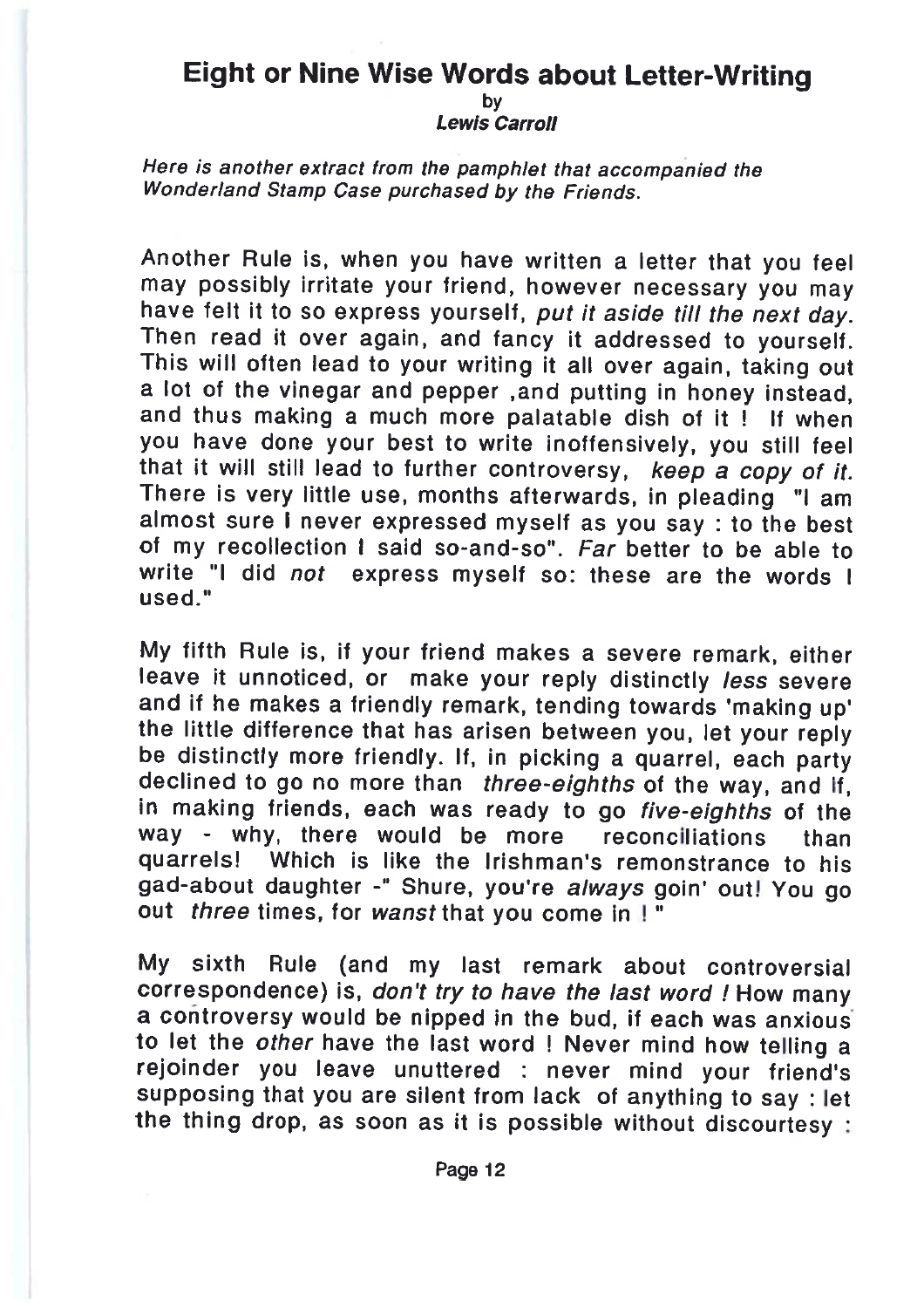remember 'speech is silvern, but silence is golden '! (N.B.  $---$  If you are a gentleman, and your friend a lady, this Rule is superfluous : *vou won't get the last word !* )

My seventh Rule is, if it should ever occur to you to write, jestingly, in *dispraise* of your friend, be sure you exaggerate enough to make the jesting *obvious*: a word taken in *jest* but taken as *earnest*, may lead to to have a conveniently bad memory for debts ", in jest : yet there would be nothing to wonder at if he took offence at that way of putting it. But suppose you wrote " Long observation of your career, as a pickpocket and a burglar, has convinced me that my one lingering hope, for recovering that sovereign I lent you, is to say  $\overline{Y}$  Pay up, or I'll summons yer ! ' " he would indeed be a matter-of-fact friend if he took that as seriously meant I

My eighth Rule. When you say, in your letter, "I enclose a cheque for £5", or "I enclose John's letter for you to see", leave off writing for a moment----go and get the document referred to----and *put it into the envelope* 

My ninth Rule. When you get to the end of a note-sheet, and<br>find you have more to say, take another piece of paper---a<br>whole sheet, or a scrap, as the case may demand : but<br>whatever you do, *don't cross !* Rember the old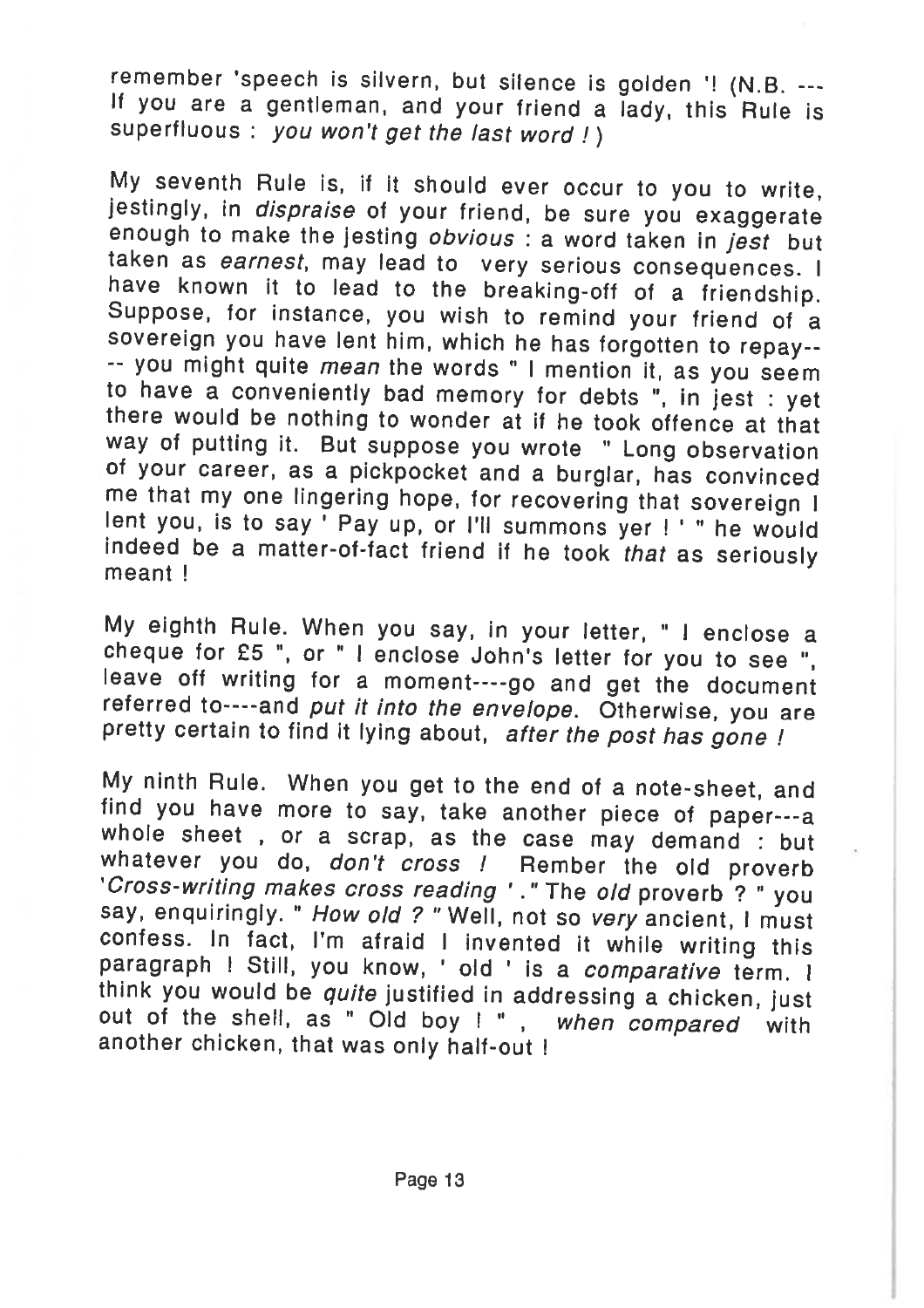

Honorary Freemen Bill and Doreen Bellerby exercise their right to drive sheep over the Town Bridge without paymen<sup>t</sup> of tolls.

Bill Bellerby who has retired from the committee is <sup>a</sup> grea<sup>t</sup> friend to all of us and to say he will be missed is an understatement. In gratefu recognition of his many valuable contributions to the well being of the Friends since its inauguration in 1995, Heather Anderson , our outgoing Chairman, presented Bill, at the AGM on 22<sup>nd</sup> May 2002, with a document creating him an Honorary Member of the Friends. As <sup>a</sup> founder member of the committee, he held the function of Vice Chairmancontinuously until stepping down in 2001. The committee has benefited greatly from his insights into the ways of Guiildford Borough Council and from his many years of wide experience in the life and history of our town.

#### MEW MEMBERS

We are delighted to welcome the following new members to our Association and look forward to meeting them at the functions.

| Mr & Mrs A Dewhurst   | Miss R Morton          | Mrs A Bowerman                                       |
|-----------------------|------------------------|------------------------------------------------------|
| Mrs M Sacre           | <b>Miss L Courtney</b> | Mrs C Barnes                                         |
| <b>Miss D Austin</b>  | Mrs J Rawlinson        | Miss S Keen                                          |
| Mrs J Hilderley       |                        |                                                      |
| Mrs R Boulding        |                        | <b>Corporate Member (Textile Conservation Centre</b> |
| Hampton Court Palace) |                        |                                                      |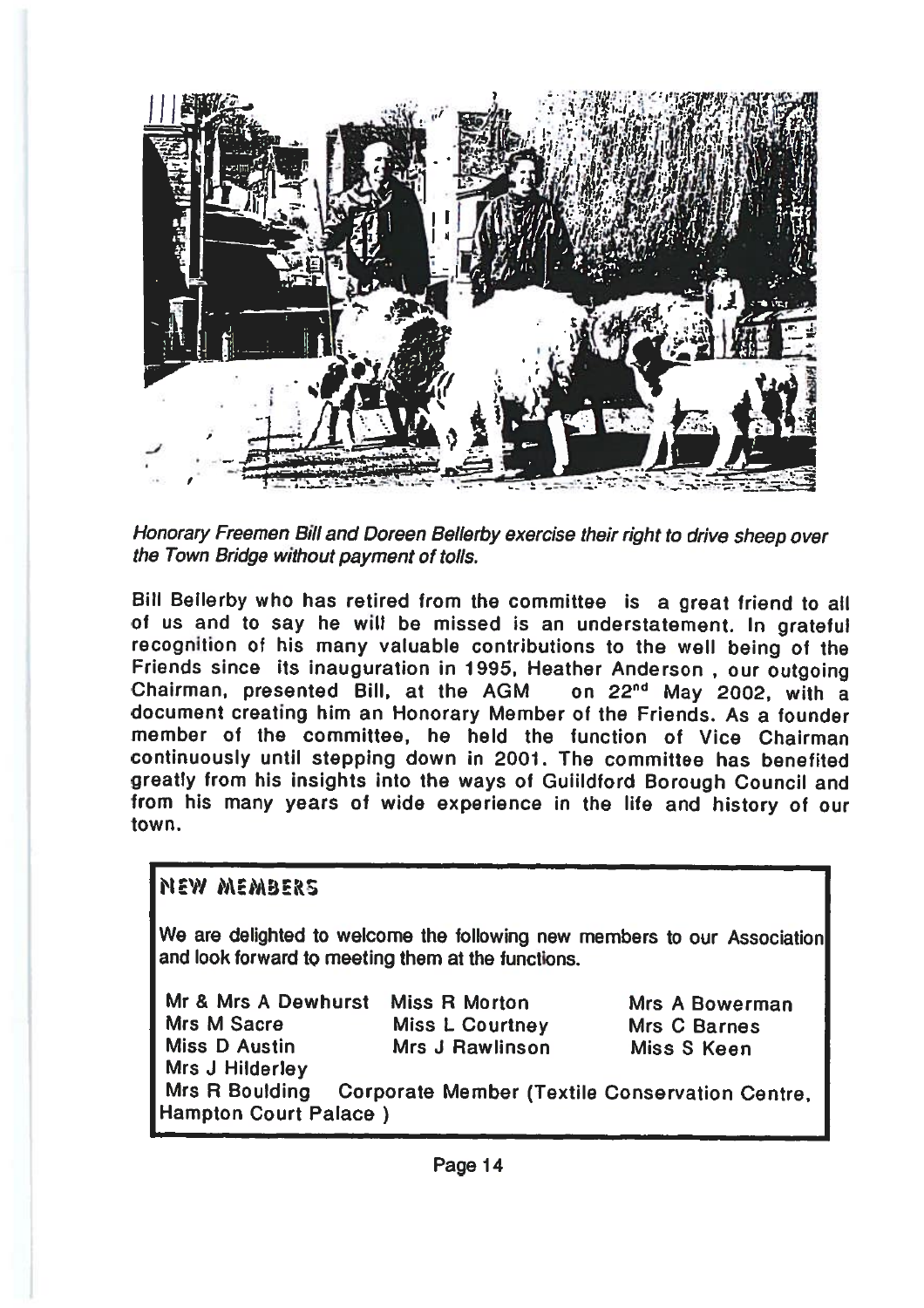# The Castle Caverns

From Surrey Adbertiser May 1st 1869 (submitted by Ron Hill)

We are requested to state that the Castle Caverns are not closed as has been reported. Lord Grantley has promised to take an early opportunity of viewing them himself and he will doubtless after that permit their being thrown open to the deneral public. It need not be supposed for a moment that his Lordship would refuse what would be a great boon to the town and neither a loss or injury to himself. His Lordship's brother. the venerable Recorder of the Borough visited the caverns the other day and expressed great pleasure and wonder in passing through the many passages and rooms which the sun had never penetrated and he spoke most highly of the energy and perseverance shown by Corporal Maidenhead and his men in the last four months. There is an excellent passage new made into the caverns and the caverns themselves are sufficiently cleared out to make a walk through them sufficiently agreeable.



Have any of you walked through tunnels under Guildford?<br>Many people tell me that they have walked through tunnels under Guildford High Street but do they exist? Our Museum Curator, Matthew Alexander has promised to eat his hat if an ancient tunnel really does exist under the High Street.

Several tunnels and caves exist around the town. There are, for instance, tunnels under Allen House grounds just behind the Grammar School in the Upper High Street. These were used as University for experiments. There is another tunnel to the rear of Sainsbury's but this was only to obtain building materials and has since been filled in.

There are however caverns underneath the Castle grounds and<br>these probably predate the castle. The entrance, now securely<br>closed is in Racks Close, which is a delightful piece of ground<br>for children to play on. Victorian l temptation to describe the caverns as dungeons and torture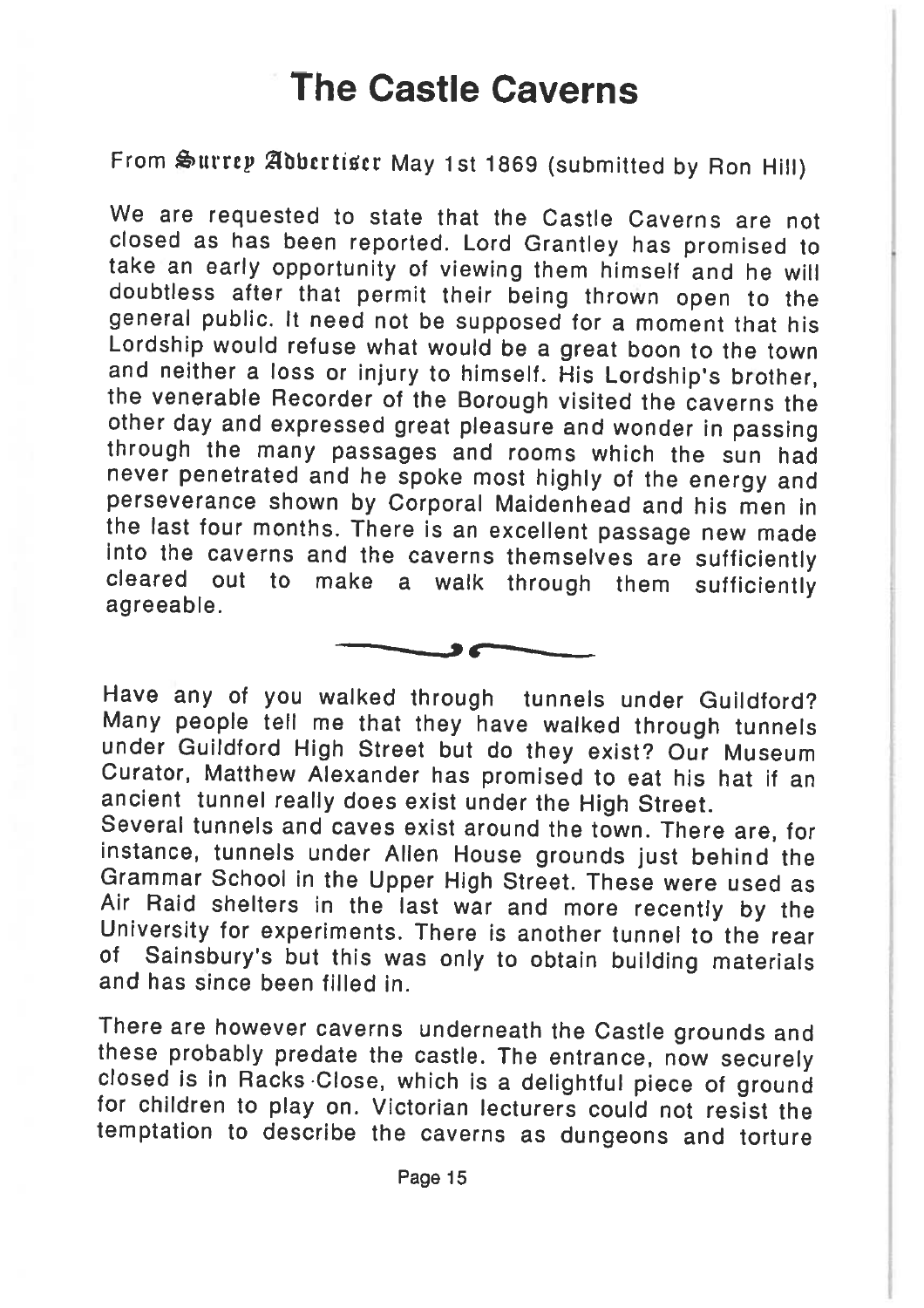chambers. They wove ghoulish stories about prisoners being tortured on the rack. Good stories but not true as Racks Close derives its name from the woollen industry which was strong ir Guildford and the surrounding area in mediaeval times. The woollen cloth after it had been dyed blue was stitched onto hooks on <sup>a</sup> rack so that it was kept in shape as it dried. The hooks were called tenterhooks or tenterpins and they have given their name to an expression in our language. But back to our caverns. They are thought to predate the Castle and are man made. The chalk that was dug out may have been used for building St Mary's Church, the Castle and other buildings in the town. As you know chalk can be soft but sometimes <sup>a</sup> vein of harder chalk is found which is good for building. In Guildford this vein ran under the Castle grounds and was excavated in mediaeval times or maybe earlier resulting in eight caverns being formed ranging in size from 33 to 105 feet long and about 20 feet wide. The caverns lie parallel with each other and about 10 feet of chalk has been left between the caverns to suppor<sup>t</sup> the roof. This must have been <sup>a</sup> major engineering feat at the time especially as they had no electric light to guide them.

In the early 1800's Guiidford prison was condemned and <sup>a</sup> -new prison built just above the Castle Grounds. The Governors Thouse known as South Hall still stands. Round about 1830 the Governor ordered several convicts to dig <sup>a</sup> well in his garden. There was no chance of the men escaping he thought since his house and garden were inside the prison walls. A short time later the men were no where to be seen. The warders were certain no one had escaped. They went to where the men hac been digging and found that their hole had broken through into the caverns below from whence they made their escape. The caverns were then sealed up and although the prison closed <sup>a</sup> few years later when Wandsworth Gaol opened, it was not unti 1868 when Captain James of the Royal Engineers was asked by the town council to survey the caverns that they were entered again. This must have been quite an event. Severa workmen gave their services free and tools were provided by Filmer and Masons Iron Works. Others stood by with tallow candles and oil lamps. After some time they managed to oper up <sup>a</sup> small hole into one of the caverns and most of the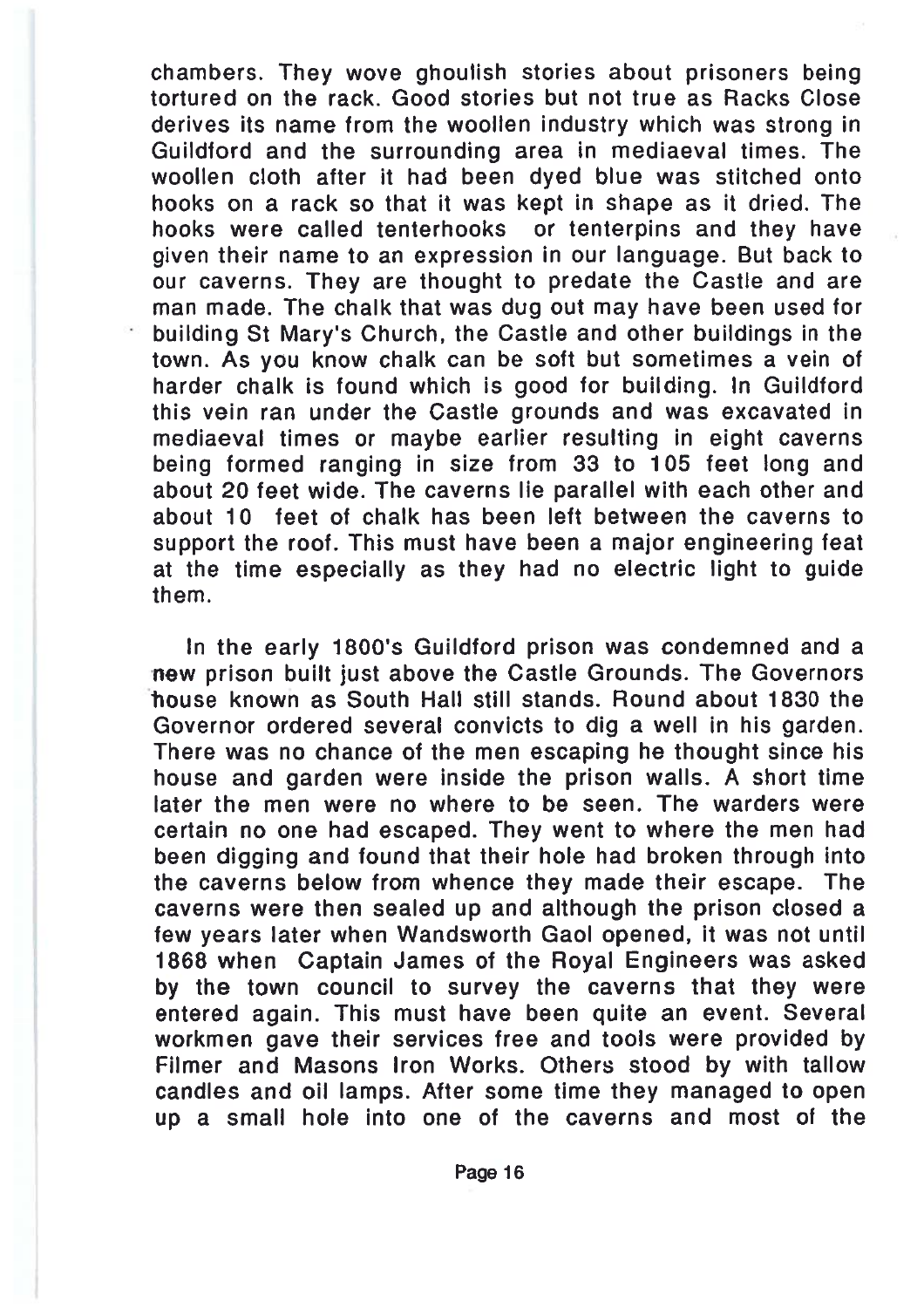workmen went through. However <sup>a</sup> former Mayor Mr Upperton was not going to miss the opportunity to go inside. He was however <sup>a</sup> man rather fond of his food and consequently rather larger than those who had gone before. Well he go<sup>t</sup> stuck in the entrance hole and delighted the crowd with his wriggling antics.lt was not until the workmen inside pulled and the crowd outside pushed that Mr Upperton arrived inside.

If the caverns have been there for hundreds of years what were they used for? There are many references in royal documents to wine being sent to Guildford Cstle, not the odd bottle or two but tuns of it. Indeed <sup>a</sup> large barrel holding 216 gallons of Wine is described as <sup>a</sup> tun. Enough to turn the garrison blotto. On the 1St January 1227 thirty tuns of wine arrived at Southampton for the King and three were ordered to be delivered to Guildford. Nine months later <sup>a</sup> further three were delivered from Southampton and two more brought over from Winchester. Wow what <sup>a</sup> party that must have been. Two months later the King had moved to Winchester where supplies must have been low for he sent to Guildford for five tuns of Gascony wine. Twelve years later 15 tuns of wine was sent to the cellars at Guildford Castle. It cost about 36 shillings <sup>a</sup> cask, cost 7 shillings to transport from Southampton and <sup>a</sup> further shilling to load and unload. Well the king had to store it somewhere, so could it have been in the caverns?



Map of Caverns

Page 17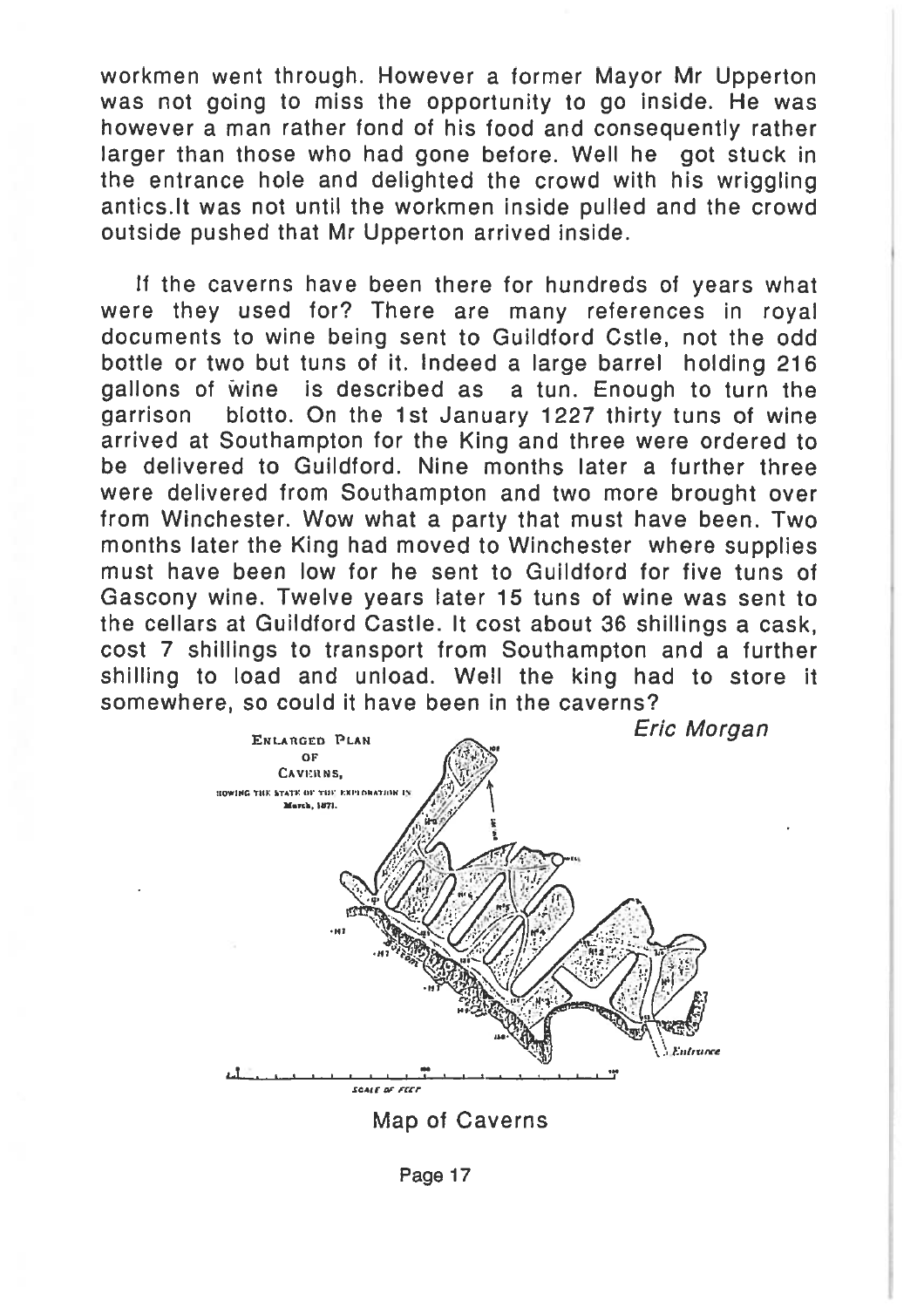#### FINANCIAL STATEMENTS FOR THE YEAR ENDED 31STDECEMBER 2001

#### INCOME AND EXPENDITURE ACCOUNTFOR THE YEAR ENDED 31<sup>st</sup> DECEMBER 2001

|                                                    |              |                    | 2001         |                   | 2000         |
|----------------------------------------------------|--------------|--------------------|--------------|-------------------|--------------|
| <b>INCOME</b>                                      |              |                    | £<br>£       | £                 | £            |
| <b>Friends' Subscriptions</b><br><b>Town Walks</b> |              |                    | 1,230<br>677 |                   | 1,262<br>783 |
| Bank Interest (net)<br>Surplus on Events (net)     |              |                    | 61<br>2,126  |                   | 157<br>2.135 |
|                                                    |              |                    | 4,094        |                   | 4,337        |
| <b>EXPENDITURE</b>                                 |              |                    |              |                   |              |
| <b>Guildford Museum Donations:</b>                 |              |                    |              |                   |              |
| Victorian Schoolroom<br>Lawn Mower                 | 4,500        |                    |              |                   |              |
| Signdesign                                         | 1,361<br>206 |                    |              |                   |              |
| <b>Friary Artwork</b><br>Carbon Dating Log Boat    | 875          |                    |              |                   |              |
| (estimated)                                        | 750          |                    |              |                   |              |
| <b>AGM Expenses</b><br><b>Sundry Expenses</b>      |              | 7,692<br>85<br>216 |              | 101<br>115<br>179 |              |
|                                                    |              |                    | <u>7,993</u> |                   | <u>-395</u>  |
|                                                    |              |                    |              |                   |              |
| (DEFICIT)/SURPLUS for the year                     |              |                    | E(3,899)     |                   | £3,942       |

FRIENDS COMMITTEE FOR 2002/2003

r——

I.

IChalrman Peter Hattersley, Vice-Chairman Derek Somner, Secretary Richard Sinker, Treasurer Tim Bryers, Curator Matthew Alexander, I Events Publicity . John Wilkins, Museum Volunteer Organizer, Mariorie Williams. . | Events Publicity - John Wilkins, Museum Volunteer Organizer - Marjorie Williams, I<br>| Newsletter Editor Eric Morgan, Heather Anderson,Jonathan Jessup,<br>| Maureen Newman, Jennifer Powell, IMAUREEN Jesup, IMAureen Newman, Je Maureen Newman, Jennifer Powell.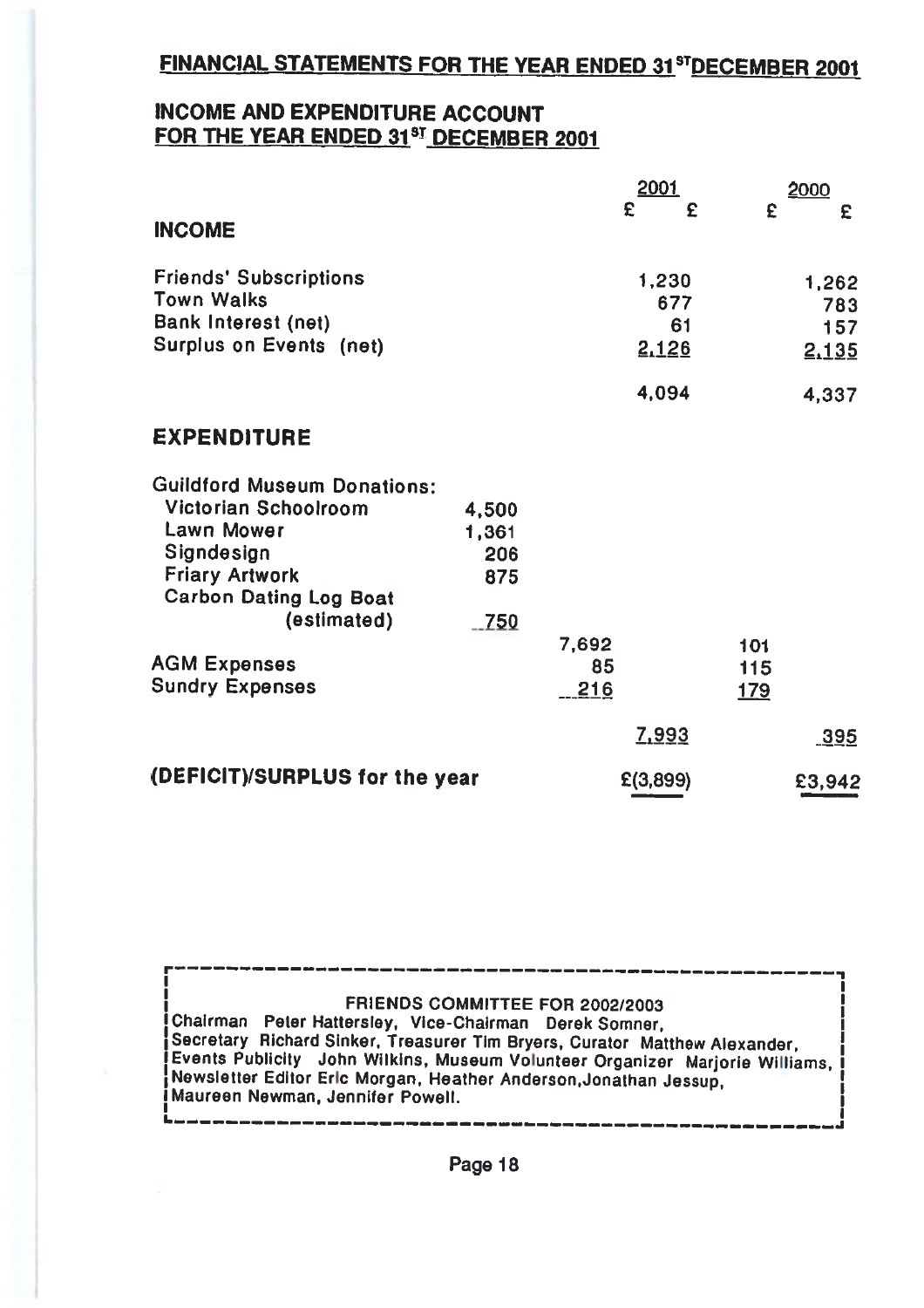#### FRIENDS OF GUILDFORD MUSEUM

#### FINANCIAL STATEMENTS FOR THE YEAR ENDED 31ST DECEMBER 2001

#### BALANCE SHEET AS AT 31STDECEMBER 2001

|                                                                            | £             | 2001<br>£                  | 2000<br>£<br>£               |
|----------------------------------------------------------------------------|---------------|----------------------------|------------------------------|
| <b>CURRENT ASSETS</b>                                                      |               |                            |                              |
| Cash at Bank<br>Debtors and Prepayments                                    |               | 8,731<br>$-111$            | 10.411<br>20                 |
| <b>LESS CREDITORS</b>                                                      |               | 8,842                      | 10,431                       |
| Ticket Sales in Advance<br>Accruals                                        | 1,560<br>.750 |                            |                              |
| <b>TOTAL ASSETS LESS LIABILITIES</b>                                       |               | 2,310<br>£ 6,532           | £10,431                      |
| <b>Represented by:</b>                                                     |               |                            |                              |
| <b>ACCUMULATED FUNDS</b>                                                   |               |                            |                              |
| Balance at 1 <sup>st</sup> Januaary 2001<br>(Deficit)/Surplus for the year |               | 10.431<br>(3,899)<br>6,532 | 6,489<br>3,942<br>10,431     |
| Less Transfer to Special Reserve                                           |               | (2,000)<br>4,532           | 10,431                       |
| <b>SPECIAL RESERVE FUND</b>                                                |               |                            |                              |
| Provision for contingencies                                                |               | 2,000                      |                              |
|                                                                            |               | £6,532                     | £10,431                      |
| January 2002                                                               |               |                            | T C Bryers<br>Hon. Treasurer |

AUDITOR'S REPORT TO THE FRIENDS OF GUILDFORD MUSEUM \*

I have examined the above Balance Sheet and attached Income and Expenditure<br>Account of the Friends of Guildford Museum for the year ended 31<sup>st</sup> December 2001 and certify that they are in accordance with the books, records and explanations supplied to me.

<sup>J</sup> <sup>D</sup> Hattersley FCA West Horsley February <sup>2002</sup> Hon. Auditor